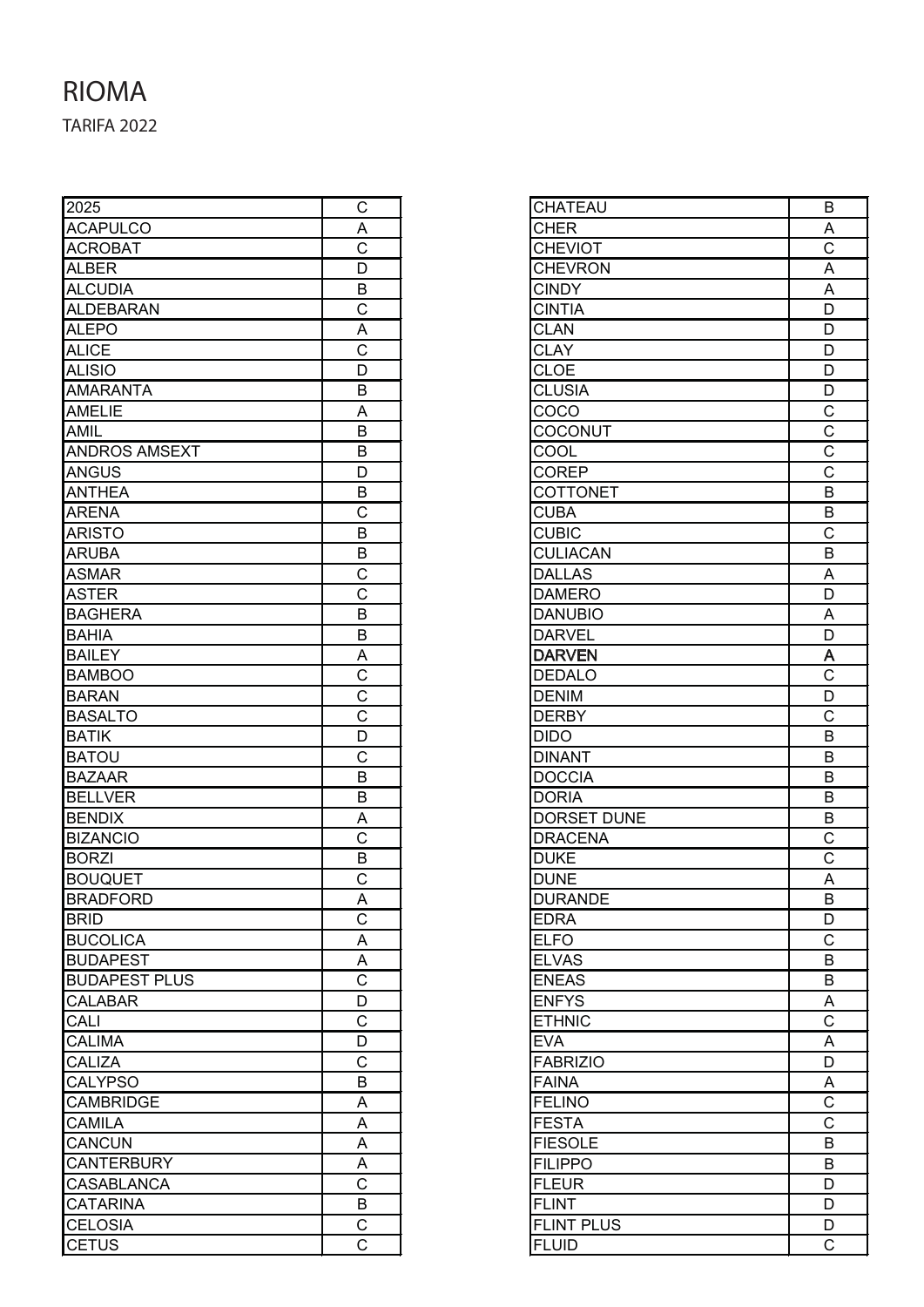## TARIFA 2022 RIOMA

| <b>FORTI</b>        | С                       |
|---------------------|-------------------------|
| <b>FUKA</b>         | B                       |
| <b>GALENA</b>       | $\mathsf C$             |
| <b>GARDIA</b>       | D                       |
| <b>GARZA</b>        | D                       |
| <b>GEN</b>          | D                       |
| <b>GLOSS</b>        | A                       |
| <b>GLOUCESTER</b>   | $\overline{A}$          |
| <b>GOBLIN</b>       | $\overline{C}$          |
| <b>GORON</b>        | $rac{C}{C}$             |
| <b>GRAN FELINO</b>  |                         |
| <b>GRAN.DORIA</b>   | B                       |
| <b>GUIDO</b>        | $\overline{\text{c}}$   |
| GUS                 | D                       |
| <b>HADI</b>         | B                       |
| <b>HARLAN</b>       | D                       |
| <b>HAVANA</b>       | B                       |
| <b>HAVETIA</b>      | D                       |
| <b>HELA</b>         | C                       |
| <b>HORIZON</b>      | A                       |
| <b>IFNI</b>         | D                       |
| <b>INDIRA</b>       | A                       |
| <b>INDO</b>         | D                       |
| <b>ISIS</b>         | B                       |
| <b>JADE</b>         | C                       |
| <b>JARVA</b>        | A                       |
| <b>JEAN DUNE</b>    | B                       |
| <b>JUNO</b>         | B                       |
| <b>KABYLA</b>       | В                       |
| <b>KADIR</b>        | B                       |
| <b>KAIS</b>         | D                       |
| KAMUI               | B                       |
| <b>KARELIAN</b>     | B                       |
| <b>KAT</b>          | D                       |
| <b>KENDALL DUNE</b> | В                       |
| <b>KENTIA</b>       | D                       |
| <b>KILIM VELVET</b> | D                       |
| <b>KLINE</b>        | $\overline{C}$          |
| <b>KOMSO</b>        | B                       |
| <b>KULTI</b>        | D                       |
| <b>KYOGA</b>        | $\overline{C}$          |
| <b>LANCASTER</b>    | $\overline{C}$          |
| <b>LARA</b>         | $\frac{A}{C}$           |
| <b>LAUREN</b>       |                         |
| <b>LETICIA</b>      | $\overline{D}$          |
| <b>LILAS</b>        | A                       |
| <b>LIPARI</b>       | $\overline{\text{c}}$   |
| <b>LIRIA</b>        | B                       |
| <b>LISO KILIMS</b>  | $\overline{\mathsf{D}}$ |
| <b>LOEVE</b>        | D                       |
| <b>LONI</b>         | С                       |
| <b>LUCI</b>         | D                       |

| <b>LUTH</b>                     | В                                    |
|---------------------------------|--------------------------------------|
| <b>LUXOR</b>                    | $\overline{\text{c}}$                |
| <b>MAIRI</b>                    | B                                    |
| <b>MALI</b>                     | B                                    |
| <b>MALT</b>                     | D                                    |
| <b>MANA</b>                     | B                                    |
| <b>MANGO</b>                    | D                                    |
| <b>MAO</b>                      | A                                    |
| <b>MARILYN</b>                  | $\overline{\text{c}}$                |
| <b>MARLY</b>                    | A                                    |
| <b>MARRAKECH</b>                | D                                    |
| <b>MASAI</b>                    |                                      |
| <b>MASSIMO</b>                  | $rac{A}{C}$                          |
| <b>MEGARA</b>                   |                                      |
| <b>MELISSA</b>                  | A                                    |
| <b>MEY</b>                      | $\overline{B}$                       |
| <b>MICA</b>                     | $\overline{C}$                       |
| <b>MIRASOL</b>                  | $\overline{C}$                       |
|                                 |                                      |
| <b>MISTRAL</b>                  | $\overline{D}$                       |
| <b>MODENA</b>                   |                                      |
| <b>MOLIERE</b>                  | $rac{C}{D}$                          |
| <b>MOM</b>                      |                                      |
| <b>MONROE</b>                   | D                                    |
| <b>MONZA</b>                    | D                                    |
| <b>MONZON</b>                   | D                                    |
| <b>MORGAN</b>                   | B                                    |
| <b>NATALIE</b>                  | A                                    |
| <b>NATUR COTTON</b>             | $\overline{\text{c}}$                |
| <b>NATUR COTTON BICOLOR</b>     | D                                    |
| <b>NAYA</b>                     | B                                    |
| <b>NEWPORT</b>                  | A                                    |
| <b>NORTON</b>                   | A                                    |
| <b>OFELIA</b>                   | B                                    |
| <b>OLENNA</b>                   | D                                    |
| <b>OMAN</b>                     | $\overline{C}$                       |
| <b>ONIX</b>                     | $\overline{\text{c}}$                |
| <b>OPALO</b>                    | $\overline{\text{c}}$                |
| <b>ORGANIC RUSTIK</b>           | $\overline{\mathsf{B}}$              |
| <b>ORSAY</b>                    | B                                    |
| <b>OTTO</b>                     | $\overline{C}$                       |
| <b>OXI</b>                      | D                                    |
| <b>PAPAVERO</b>                 |                                      |
| <b>PAPUA</b>                    | $\frac{\overline{A}}{\underline{C}}$ |
| <b>PARADISE</b>                 |                                      |
| <b>PARAISO</b>                  | $\frac{\overline{A}}{C}$             |
| <b>PARATI</b>                   |                                      |
| <b>PARMA</b>                    | $\frac{1}{D}$                        |
| <b>PASADENA</b>                 |                                      |
|                                 |                                      |
|                                 |                                      |
| <b>PEGASO</b>                   | $\overline{C}$                       |
| <b>PENTOS</b>                   | $\overline{\text{c}}$                |
| <b>PEREIRA</b><br><b>PETRUS</b> | $\overline{\mathsf{D}}$<br>C         |